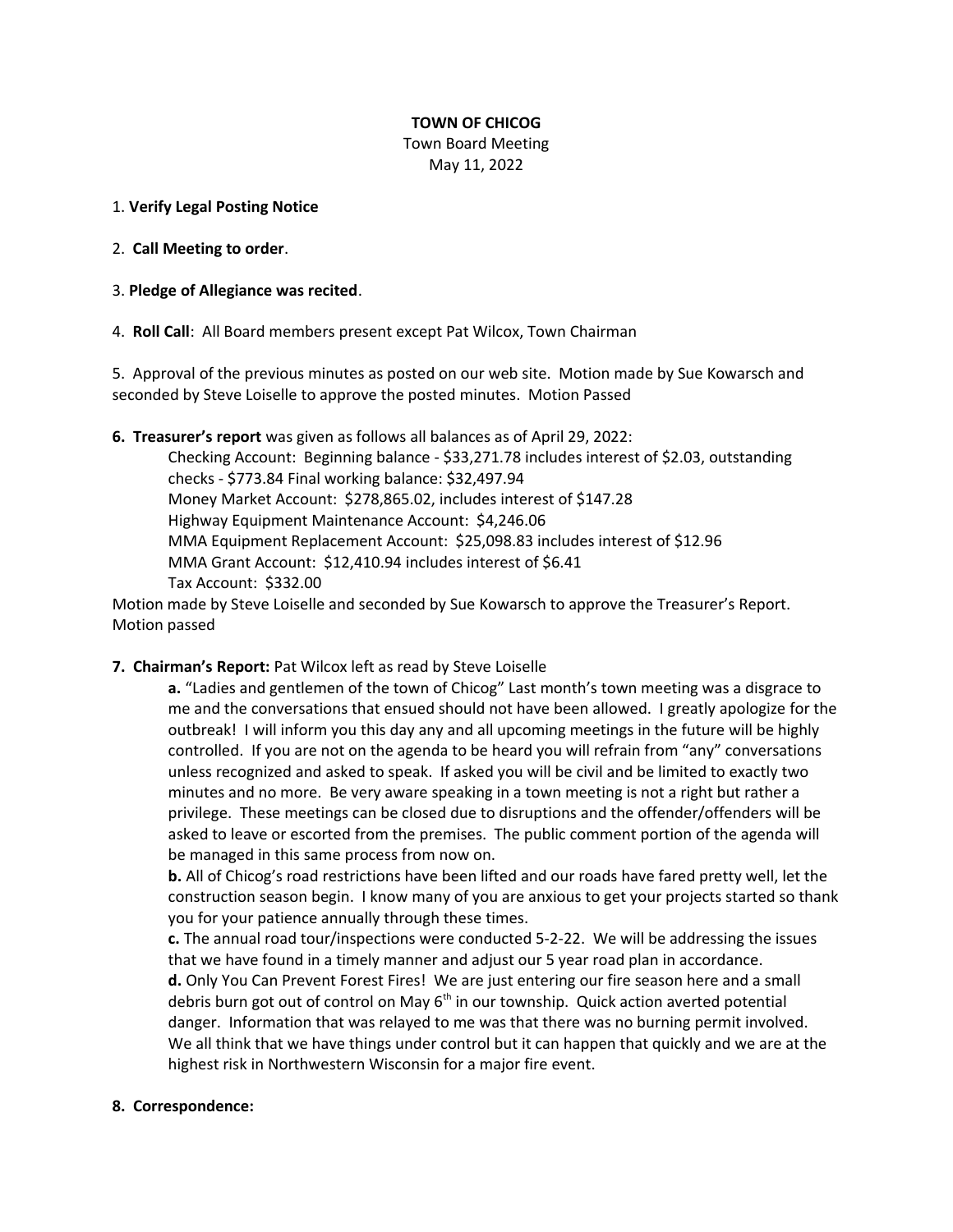**a**. Mike Peterson, Washburn County Forestry: trails and culvert grants are available for submission annually by April  $15<sup>th</sup>$ . With the information received from the DNR delays to the Lower McKenzie culvert project would be addressed in the 2023 application process and possible construction in 2024 upon acceptance of the project grant.

**b.** The Cedar Corporation sent out a public information letter of a meeting being held on May  $10<sup>th</sup>$  to invite public participation regarding improvements to County Highway K. The project if chosen will start in the summer of 2023 and will encompass the area from the easterly portion of County Highway F extending northerly and terminating at State Highway 77. No right of ways are anticipated to be impacted. Project contact information is available.

**c.** Sue Kowarsch received an email from Eric Lindberg, Matthews Lake Association asking for the Town to assist the association with the handling of grant funds for the paying of workers to monitor the Matthews Lake boat landing. Email attached. This will be tabled till next month so that the Clerk can look into what the cost will be with our Workman's Comp policy.

**d.** A letter from the county that there is a parcel of land being sold on an Online Land Auction. The parcel will be listed on auctioned on [www.wisconsinsurplus.com](http://www.wisconsinsurplus.com/) and will run potentially as early as June 1, 2022.

**e.** The Conditional Use permit for Elliott Jacobson has been approved by Washburn County. **f.** A list from the County on approved vendors for town clean-up was presented.

# **9. Roads & Road Work:**

**a.** Construction: Bramer Road project to being shortly.

**b.** Maintenance: Spring Maintenance, patching and road grading.

**c.** Purchases: No new information on the replacement of the maintenance truck.

**d.** Steve Loiselle: The Road Inspection tour was conducted on May 2 with all 55 miles of town roads covered. That included checking the right of ways, ditches and road surfaces for need repairs.

#### **10. STR information presented** by Bill Dubeck

Mr. Dubeck provided information from several Wisconsin agencies on how STRs affect local areas, with local economy being the biggest. Questions and comments from the Board and audience.

#### **11. Committee Reports:**

**a.** Cemetery Board – Terri Corrie- the Cemetery board met the other day to discuss the plans for the new part of the Cemetery. We came up with several possible changes we would like to see. Will be getting with Mr. Short to make sure they are possible.

# **b.** Fire Department: Brad Harrison –

**1.** Wildfires are on the rise, Be Careful when burning!!!!!

**2.** Fire Department is having issues with one of the Fire Trucks. Looking at the possibility of buying the Town's truck depending on what all it needs.

**c.** ESG - Terri Corrie – ESG Annual meeting was held on April 28<sup>th</sup>. There will be a special meeting held on Jun 16, 2022 at 10am at the Town Hall for the purpose of electing Officers. There is a job description on the Town's Web site.

### **12. Public Input:** None

**13.** Date of the next meeting: June 8, 2022